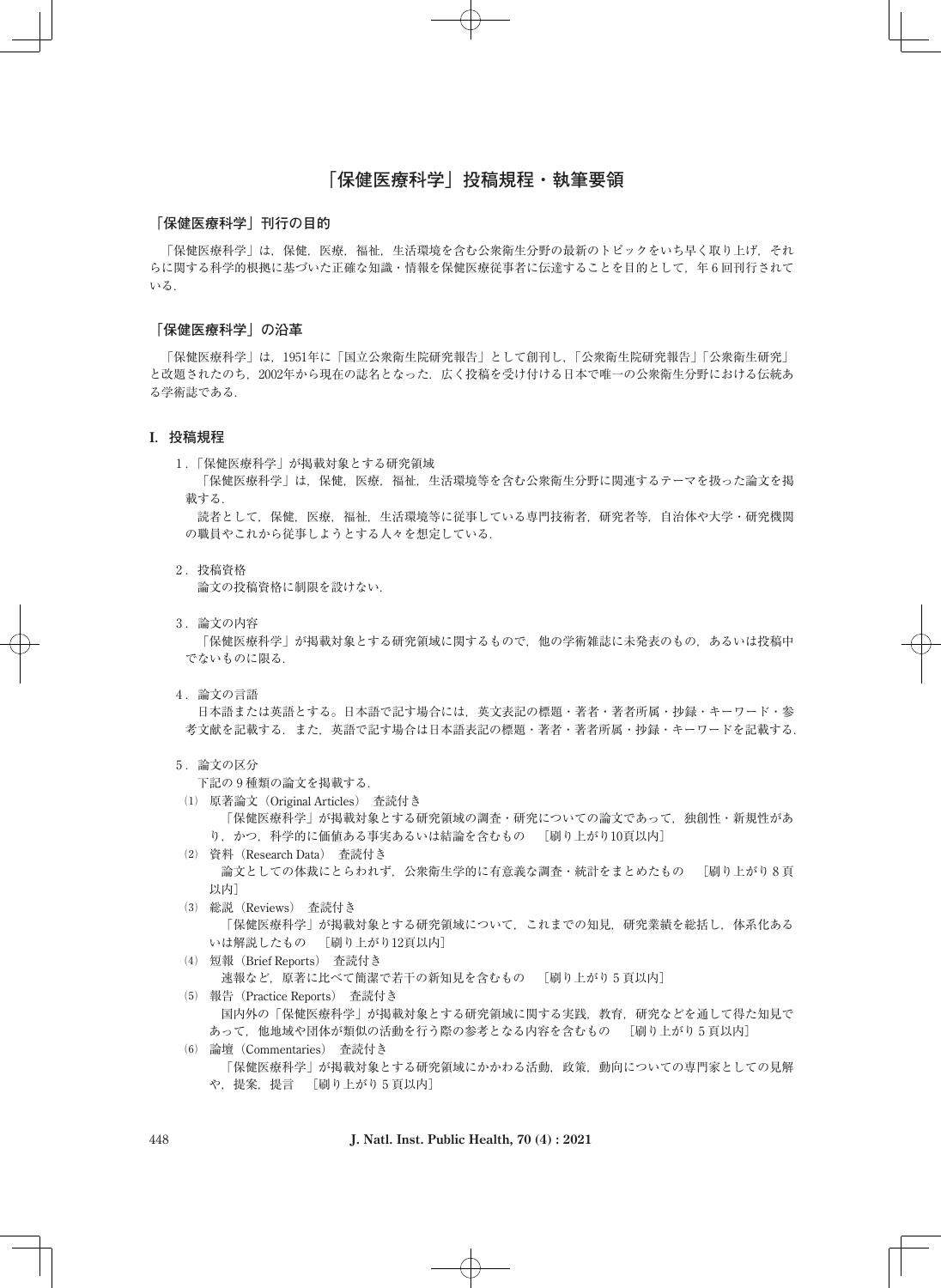- ⑺ 解説(Notes) 査読なし 「保健医療科学」が掲載対象とする研究領域にかかわる活動,政策動向,進歩,課題,展望などについて 参考文献を付して総括的に解説するもの [刷り上がり12頁以内]
- ⑻ レター(Letters) 査読なし 掲載論文に対する意見や国内外の「保健医療科学」が掲載対象とする研究領域にかかわる報告で時宜を得 たもの [刷り上がり 2 頁以内]
- ⑼ 書評(Book Reviews) 査読なし 「「保健医療科学」が掲載対象とする研究領域にかかわる書籍について,専門家としての観点から,感想・ 意見を記載したもの.当該書籍の販売のための宣伝とみなされるものは掲載をしない [刷り上がり 1 頁以内] ※刷り上がり1頁は2,600字,英字の場合は850words を基本とする. 制限頁数を超えた原文の掲載を認めることがある.
- 6 .投稿の際の注意
- ⑴ 人を対象とした研究については,ヘルシンキ宣言,「人を対象とする医学系研究に関する倫理指針」等に準 じた,科学的および倫理的規範に則り実施されていること.所属施設の倫理審査委員会またはこれに準じるも のの承認がある場合は記載すること.
- ⑵ 動物を対象にした研究論文は,所属機関で規定される実験動物に関する管理と使用に関するガイドラインに 従った旨を明記する.
- ⑶ 論文の形式は,下記の執筆要領に従うこと.これに反する場合は原則として受け付けない.

7 .著作権およびインターネットへの掲載

- ⑴ 投稿された論文の著作権はすべて国立保健医療科学院に帰属する.なお,他誌などにその全部または一部を 引用の範囲を超えて使用する場合は本編集委員会の同意を必要とする.
- ⑵ 本誌に掲載された執筆内容が第三者の著作権を侵害するなどの指摘がなされた場合には,執筆者がその責任 を負う.
- ⑶ 本誌に掲載された論文は全文を電子化し国立保健医療科学院および J-Stage サイトに掲載する.
- 8. 採否の審査

原稿の採否の審査は,複数の専門家による査読を経て編集委員会が行う.

原稿の修正などのために編集委員会から原稿を返却された場合は,原則として 1 ヶ月以内に編集委員会に返送 すること. 修正を求められた日から3か月以上経過した場合は、投稿取り下げとみなす. なおこの原稿について 新たな投稿は妨げない.

編集委員会で修正を求められ再投稿する場合は,修正箇所を下線等で明示した原稿および修正箇所を反映した 原稿と,指摘された事項への対応を具体的に説明する回答を別に付ける.

5. に示す論文の区分が(7)(8)(9)にあたる論文については編集委員会において採否を審査する.

9 .掲載費用

投稿料・掲載費用は,無料とする.別刷については,論文受理の後に「保健医療科学」編集委員会事務局に申 し出て,直接印刷業者に必要額を支払うものとする.

### **II.執筆要領**

1 .投稿方法

原稿は表紙と本文原稿を別々の PDF ファイルで作成し、zip ファイル形式で査読システム(https://c-info.niph. go.jp/sadoku/auth/login)により投稿する.

投稿に際し,必ず投稿申込書を添付すること.投稿申込書には,申込者がサインすること.

2. 原稿の作成

原則としてパソコンで作成し,印字形式は A4版に横書きで,原則として35字 x25行とする.日本語は新仮名遣い, 常用漢字を用い,外国語の人名,地名,学名,化合物名は,半角の英文字で記載する.ただし,周知の単語となっ ている場合はカタカナ(全角)でもよい.単位は特別の理由のない限り SI 単位を用いる.論文審査を円滑に実 施するため,文章の欄外に連続行番号を付与することが望ましい(文書作成ソフトウェアのヘルプ機能を参照の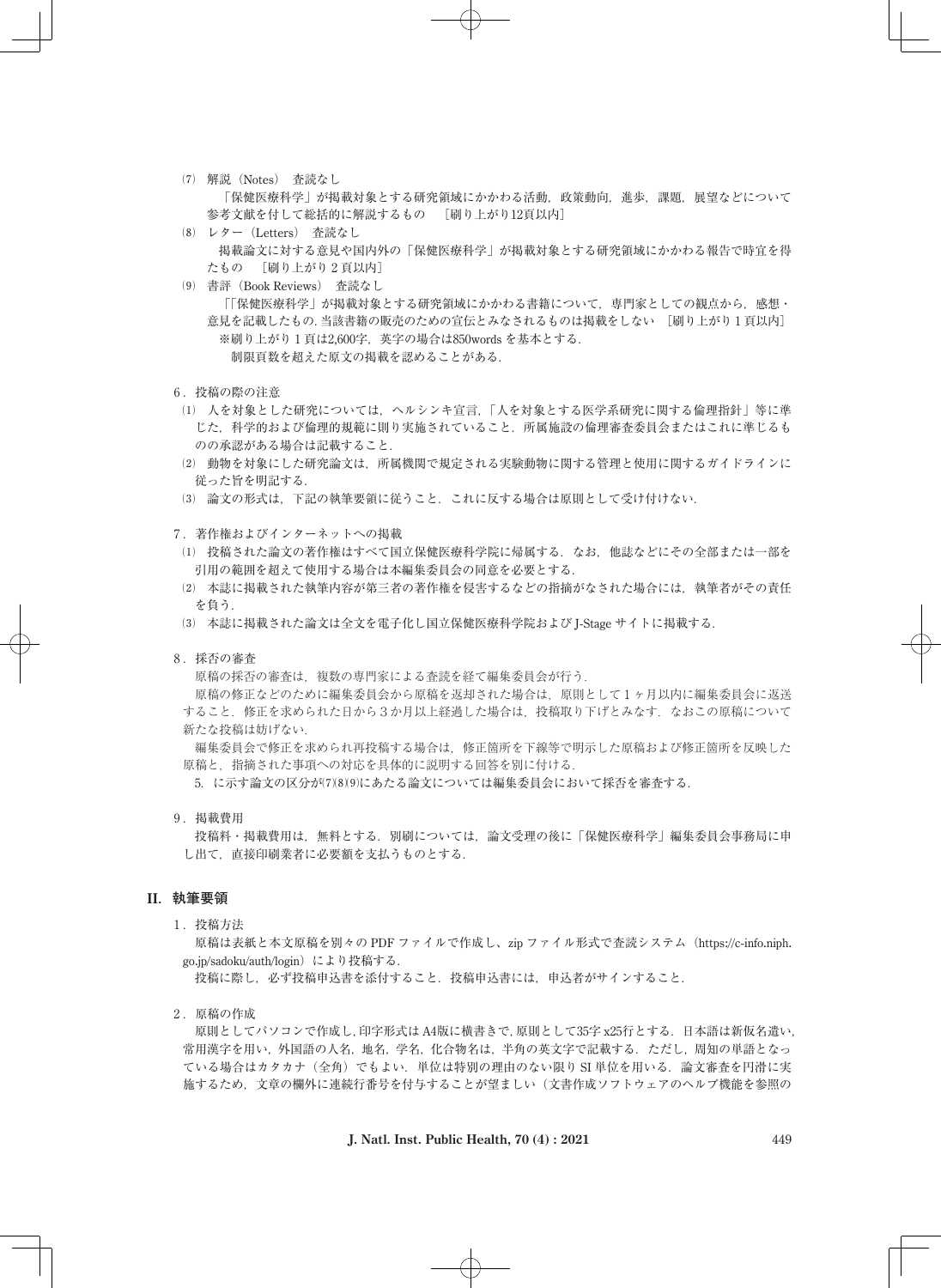こと).

3 .表紙原稿

表題,著者名,著者名英文表記、所属機関名,所属機関名英文表記,連絡先住所(Fax 番号と電子メールアド レスを含む),図表の数,別刷請求先を書く.本文原稿とは別ファイルとすること。

4 .本文原稿

本文原稿第 1 頁に,抄録を和文で作成する.題名,要旨本文(1000字以内),キーワードの順に記載する.キー ワードは3~5個を和文で記す. 原著論文の場合, 要旨本文の構成は、目的, 方法, 結果, 結論とし, 見出しを つけて記載する.

続いて抄録を英文で作成する.英文題名,要旨本文(400語以内),英語キーワードの順に記載する.キーワー ドは 3~5個を英文で記す. 原著論文の場合, 要旨本文の構成は, Objectives, Methods, Results, Conclusion とし, 見出しをつけて記載する.英文については,英語に関して充分な知識を持つ専門家にチェックを受けること.

さらに続いて、本文を作成する。本文の構成は、緒言(はじめに)、材料と方法(あるいは方法のみ),結果, 考察, 謝辞, 引用文献(以上, それぞれの見出しの言葉は変えてもよい), 表, 図の表題と説明文, 図あるいは 写真、の順とする. なお、上記は原著論文の場合の構成であるが、その他の区分についても、この構成を参考に 記載する.

#### 5 .利益相反(Conflict of Interest:COI)に関する情報開示

研究実施や原稿作成などの過程で,バイアスをもたらす可能性のある全ての利害関係(金銭的・個人的関係等) を開示すること.

⑴ 利益相反の無い場合

<記載例>

利益相反なし

⑵ 利益相反の有る場合

下記の利益相反状態に該当する場合は関係した企業・団体名を明記する.研究実施や原稿作成などの過程 で,特定の企業の直接的・間接的な経済的支援を受けた場合は,論文内にその旨を記すこと. <記載例>

本研究に関する費用は株式会社○○が負担した.

6 .臨床研究・観察疫学研究

臨床研究については, the International Committee of Medical Journal Editors (http://www.icmje.org/) に準拠, ま たは、国立保健医療科学院の臨床研究(試験)ポータルサイト (https://rctportal.niph.go.jp/)に記載されている こと.臨床研究・観察疫学研究の研究方法については,CONSORT Statement (http://www.consort-statement.org), STROBE Statement (https://www.strobe-statement.org)等に準拠していることが望ましい.

7 . 図,表,写真

原著論文においては、図(写真を含む),表 中の文字, 数字,および表題は、和文もしくは英文とする. 図表 は文章中に挿入、または、一つずつ別の用紙に記載し、図1や表1のように図表番号をつけ、内容の良くわかる 表題を付ける.別の用紙に記載した場合は,すべての図表について,本文中に挿入すべき場所を原稿中,または, 欄外に指定する. 図の電子ファイルは, docx, xlsx, pptx, jpg 等の形式で保存する. 写真は350dpi 以上, 文字を 含む図は600dpi 以上の解像度を有すること.

8 .引用文献の記載

文献は引用箇所に文献番号を大カッコ([1)で記し、本文の最後にまとめて引用順に示す. 例1: 酒井ら [1] によれば、~~

- 例 2:~~と報告されている [2].
- 1) 記号(..;: 等)の使い分けには十分に注意すること.
- ♴ 英数字 alphanumeric は半角とする.
- 3) 記号(..;: 等)は、日本語の文脈の中では全角を用いる. その他は半角とする.
- ♶ 巻の前の;(セミコロン)および頁の前の:(コロン)にはスペースを続けない.
- 引用できる文献はすでに発行された研究か、掲載決定済みの原稿に限る、公表されていないデータ、個人的な

450 **J. Natl. Inst. Public Health, 70 (4) : 2021**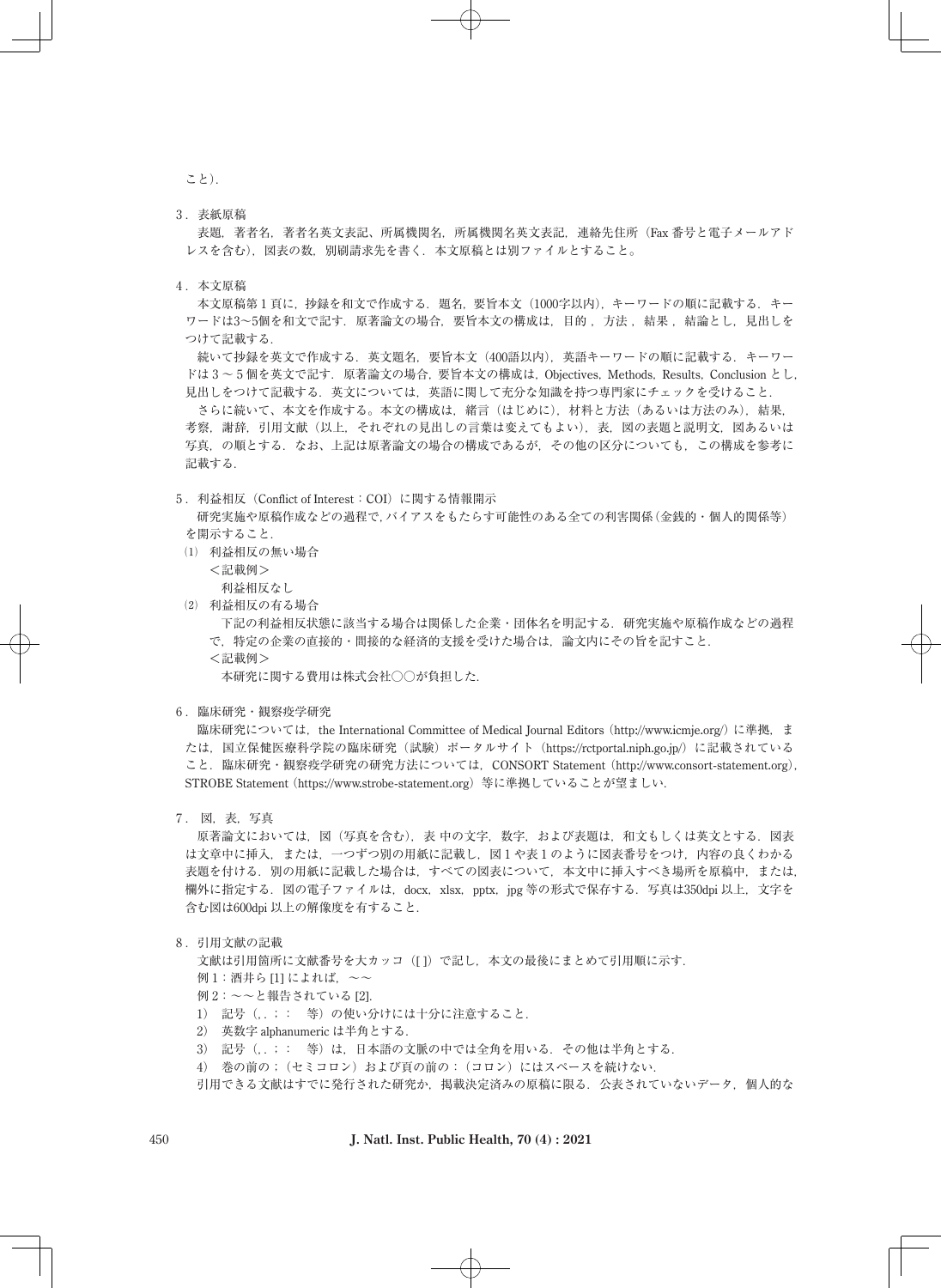情報は引用しない.国際誌の雑誌名はフルタイトルあるいは PubMed の中の Journals in NCBI Databases に採用 の略称を用いる、あるいはこれに準拠して用いること. 雑誌略称の後の「.」は不要. 初頁, 終頁の数字は略さ ないこと. 英文による著者名表記については姓 + イニシャル形式 (例: smith ja) またはフルネーム形式 (john a smith)のいずれかで表記する。(同一引用文献中の表記形式は統一すること。)すべての著者を記載するが, 6人 を越せば 6 人を示し, 「, et al」または「, 他」を続ける。

なお,日本語の引用文献については英字による補記を行う.

[1] 日本語引用文献の例

三浦宏子,下ヶ橋雅樹,冨田奈穂子. 持続可能な開発目標(SDGs)における指標とモニタリング枠組み. 保健医療科学. 2017;66(4):358-366.

Miura H, Sagehashi M, Tomita N. [Indicators and monitoring framework for sustainable development goals (SDGs).] J Natl Inst Public Health. 2017;66(4):358-366. (in Japanese)

※日本語引用文献の場合は [ ] のなかに英字も補記し、タイトルの後に(in Japanese)と追記する.

[2] 日本語引用文献で英文タイトル不明の例

阪東美智子.社会福祉施設の環境衛生管理.ビルと環境.2015;150:31-37.

Bando M. [Shakai fukushi shisetsu no kankyo eisei kanri]. Biru to Kankyo. 2015;150:31-37. (in Japanese) ※英文タイトル不明の場合はローマ字で [] のなかに補記し, タイトルの後に(in Japanese)と追記する. 氏名

- についてもローマ字表記する.
- [3] 英語引用文献の例

Wosik J, Fudim M, Cameron B, Gellad ZF, Cho A, Phinney D, et al. Telehealth transformation: COVID-19 and the rise of virtual care. J Am Med Inform Assoc. 2020;27(6):957-962. doi: 10.1093/jamia/ocaa067.

または

Jedrek Wosik, Marat Fudim, Blake Cameron, Ziad F Gellad, Alex Cho, Donna Phinney, et al. Telehealth transformation: COVID-19 and the rise of virtual care. J Am Med Inform Assoc. 2020;27(6):957-962. doi: 10.1093/jamia/ocaa067.

※ Epub の日付や doi があれば記載する

[4] 英語引用文献で Epub のみの例

Horii A, Wada K, Smith DR. A Socio-Demographic Examination of Adults Responding to Governmental Vaccination Recommendations during the Japanese Rubella Outbreak of 2013. PLoS One. 2015;10:e0129900. doi:10.1371/journal. pone.0129900. eCollection 2015.

※ Epub のみの場合; Epub の日付や doi があれば掲載

- [5] 日本語単行本の例(引用の章なし) 澤村明.まちづくり NPO の理論と課題―その生成とマネジメント―.増補改訂版.京都:松香堂書店;2009. Sawamura A. [Machi zukuri NPO no riron to kadai: sono seisei to manejimento. Zoho kaiteiban] Kyoto: Shokodo Shoten; 2009. (in Japnese)
- [6] 英語単行本の例(引用の章なし) Goldstein J. Ideas, interests, and American trade policy. New York: Cornell University Press; 1993.
- [7] 日本語単行本の例(引用の章あり) 阪東美智子.困窮する人々と居住支援.中島明子,編著.HOUSES―住宅問題と向き合う人々―.東京:萌文社; 2017. p.99-108. Bando M. [Konkyu suru hitobito to kyoju shien.] Nakajima A, edited. [HOUSES: Jutaku mondai to mukiau hitobito.] Tokyo: Hobunsha; 2017. (in Japnese)
- [8] 英語単行本の例(引用の章あり) Osawa H. History and background of indoor air pollution measures in Japan. In: Chemical Sensitivity and Sick-Building Syndrome. New York; CRC Press; 2016. p.80-88.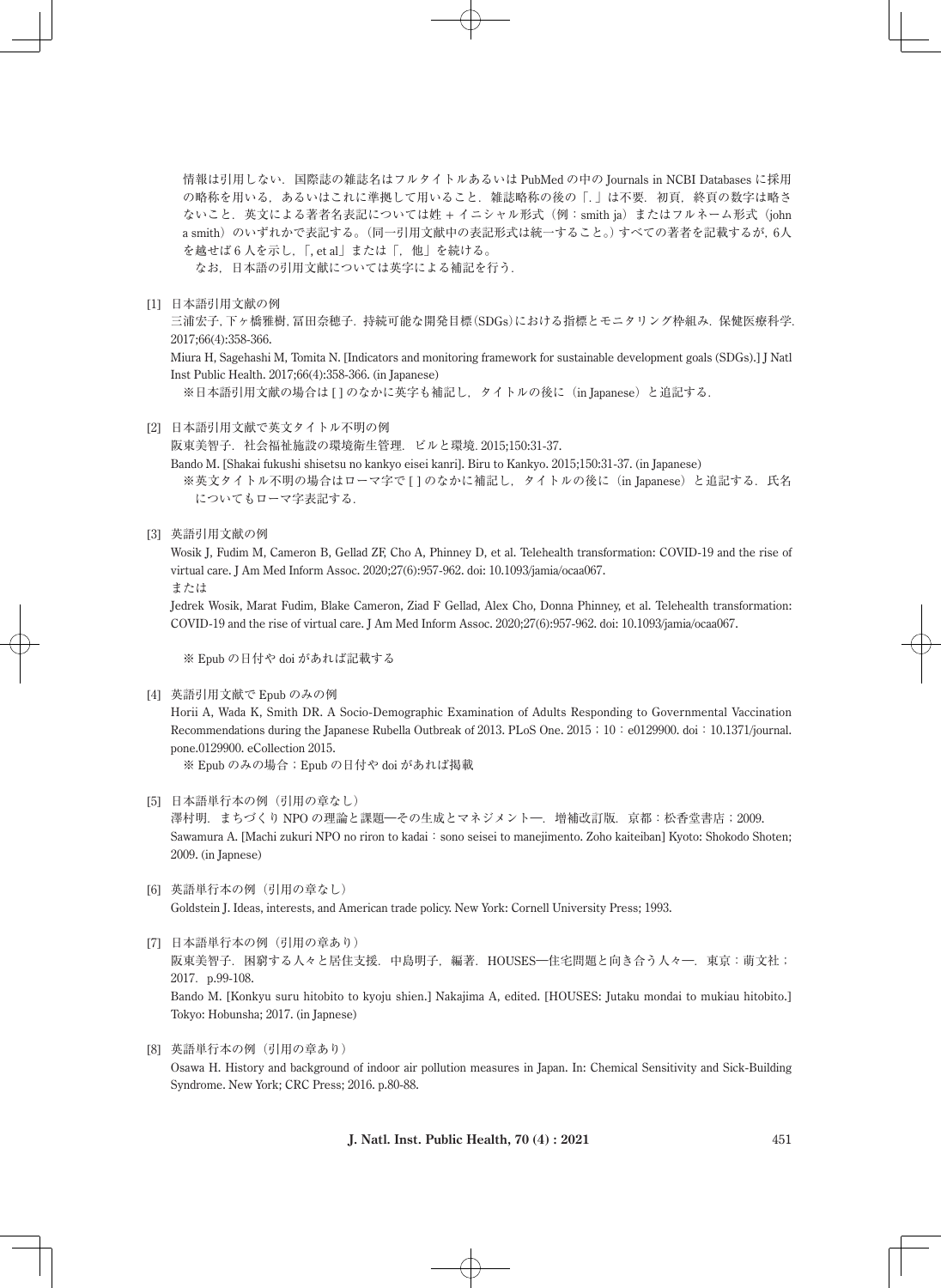[9] 日本語学会報告の例

水島洋,金谷泰宏,緒方裕光. 指定難病の疾患分類および ICD コードに関する検討. 第75回日本公衆衛生学会総会; 2016.10.26-28;大阪.日本公衆衛生雑誌. 2016;63(10特別附録 ):287.

Mizushima H, Kanatani Y, Ogata H. [Shitei nanbyo no shikkan bunrui oyobi ICD kodo ni kansuru kento.] Dai 75 kai Nihon Koshu Eisei Gakkai Sokai; 2016.10.26-28; Osaka. Nihon Koshu Eisei Zasshi. 2016;63(10 Suppl.):287. (in Japaneses)

[10] 英語学会報告の例

Ogata H, Sato Y, Tomita N, Mori K, Mizushima H. Pretest for the ICD-11 Field trial in Japan WHO-Family of International Classifications Network Annual Meeting 2016; 2016.10.8-12; Tokyo. Poster Booklet. C305.

[11] 日本語のインターネット上の資料や情報の例 (URL と最終アクセス日付を入れる)

内閣府.平成28年版高齢社会白書.http://www8.cao.go.jp/kourei/whitepaper/w- 2016/zenbun/28pdf\_index.htm (accessed 2017-02-19)

Naikakufu. [Heisei 28nenban korei shakai hakusho.] http://www8.cao.go.jp/kourei/whitepaper/w-2016/zenbun/28pdf\_index. htm (in Japanese) (accessed 2017-02-19)

[12] 英語のインターネット上の資料や情報の例(URL と最終アクセス日付を入れる)

WHO. WHO Grobal Report on Falls Prevention in older age. 2008. http://www.who.int/ageing/publications/Falls\_ prevention7March.pdf (accessed 2016-10-07)

#### [13] 日本語学術報告書:研究代表者(総括報告書)の例

緒方裕光,研究代表者.厚生労働科学研究費補助金食品の安全確保推進研究事業「リスクコミュニケーションにお ける情報の伝達手法に関する研究」(H24-食品 - 指定-002)平成26年度総括·分担研究報告書. 2015. ※最後の「2015.」は発行年. (西暦)

Ogata H, Kenkyu Daihyosha. Research on Food Safety, Health, Labour and Welfare Sciences Research Grants. [Risk communication ni okeru joho no dentatsu shuho ni kansuru kenkyu.] (H24-Shokuhin-Shitei-002) Report on Fiscal Year Heisei 26. 2015. (in Japanese)

[14] 日本語学術報告書:分担研究者(総括報告書)の例

水島洋,緒方裕光,金谷泰宏.難病データ登録システムの開発,厚生労働科学研究費補助金難治性疾患等克服研究 事業「今後の難病対策のあり方に関する研究」(研究代表者:曽根智史.H26- 難治等(難)- 指定 -001)平成26年 度総括・分担研究報告書.2015. p.109-155.

Mizushima H, Ogata H, Kanatani Y. [Nanbyo deta toroku system no kaihatsu.] Research on rare and intractable diseases, Health, Labour and Welfare Sciences Research Grants. [Kongo no nanbyo taisaku no arikata ni kansuru kenkyu.](Kenkyu Daihyosha: Sone T. H26-Nanchito-Shitei-001) Report on Fiscal Year Heisei 26. 2015. p.109-155. (in Japanese)

※厚生労働科学研究費補助金の英語名については厚生労働省ホームページ

「厚生労働科学研究費補助金等取扱細則」http://www.mhlw.go.jp/file/06-Seisakujouhou-10600000- Daijinkanboukouseikagakuka/kitei4\_4.pdf 別表第5 に記載されている.

9 .補足資料

ページ制限を超えて図表などの提示が必要な場合,論文に電子ファイルによる補足資料(Supplemental information)をつけることができる.補足資料も査読の対象となる.補足資料は印刷しないが,印刷する論文に その存在を記載し,参照可能な形でウェブサイトに掲載する.(例:「補足資料 1 アンケート原票」,「表 S1対象 者の詳細データ」などと表記する.)

10.転載許可

図表や500字(英語200単語)程度以上の文章の転載を行う場合は、出典を明記しなければならない.出版物で ある場合は,著者及び出版社から書面により転載許可を受けること.

(2021年 7 月28日改訂)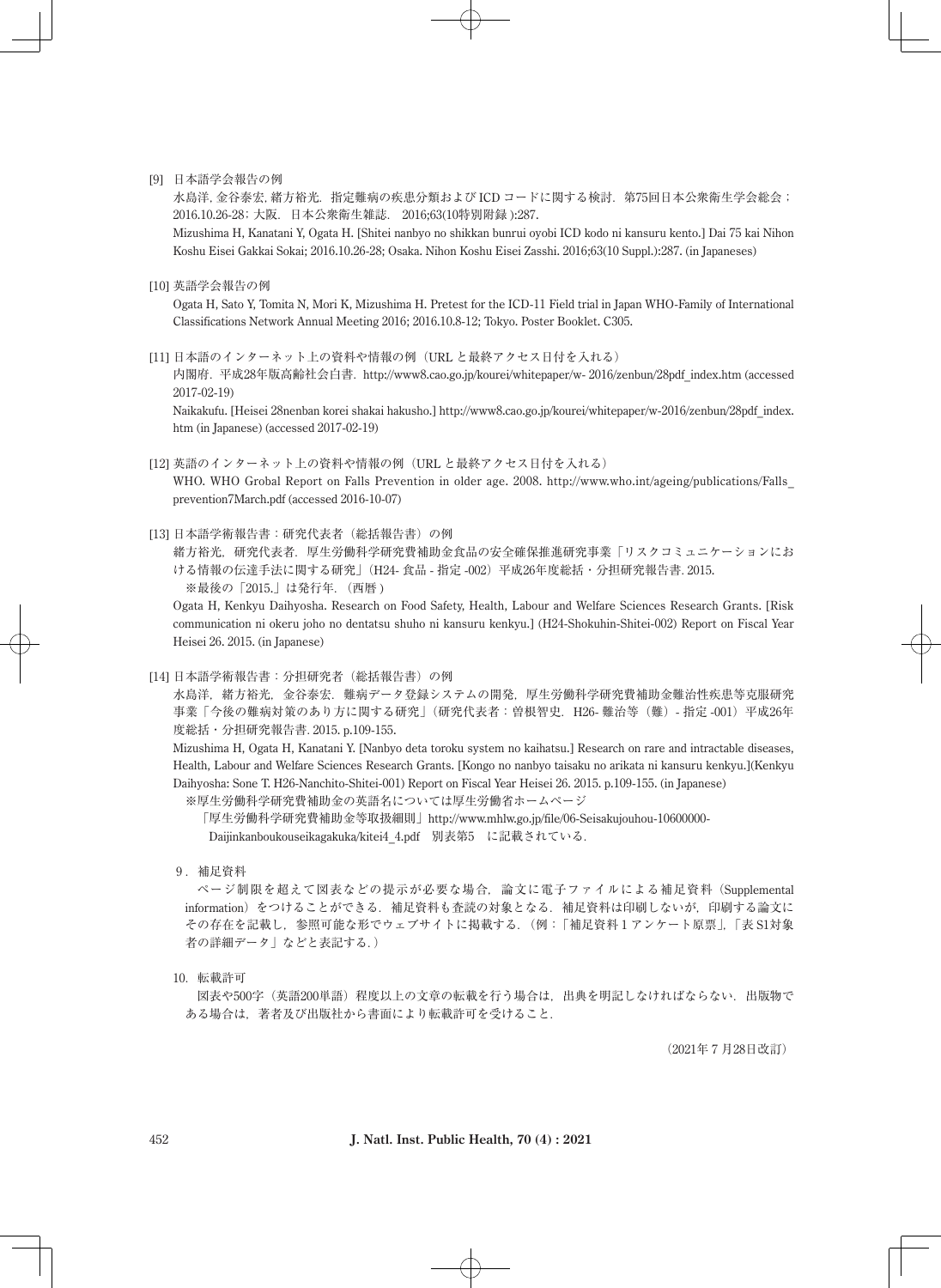# **Journal of the National Institute of Public Health Instructions for authors / General guide to JNIPH**

### **Objective of publishing the "Journal of the National Institute of Public Health"**

The "Journal of the National Institute of Public Health" is published 6 times a year to promptly cover up-to-date topics in the field of public health; including health, health care, social care and environmental health, and to transmit evidence-based accurate knowledge and information to healthcare professionals.

## **History of the "Journal of the National Institute of Public Health"**

The "Journal of the National Institute of Public Health" was founded in 1951, at which time it was called "Bulletin of the Institute of Public Health"; the name was changed to "Journal of the National Institute of Public Health." This is the only traditional academic journal that accepts submissions from the wide field of public health in Japan.

### **I. Submission guidelines**

1. Research fields covered by the "Journal of the National Institute of Public Health"

The "Journal of the National Institute of Public Health" publishes articles on subjects in the field of public health, including health, health care, social care and environmental health.

The intended readers are the staff of local governments, universities and research institutions, such as professional engineers and researchers engaged in health, health care, social care, environmental health, etc., and those who expect to be engaged in these occupations in the future.

2. Qualifications for submission

Anyone can submit an article.

3. Content of articles

The contents of the articles should be related to research fields covered by the "Journal of the National Institute of Public Health," and articles should not have been published or been submitted to other academic journals.

4. Language of articles

Manuscripts can be written in Japanese and English. If your manuscript is written in Japanese, please provide the title, author names, affiliations, abstract, keywords and references in English. If your manuscript is written in English, please provide the title, author names, affiliations, abstract and keywords in Japanese.

### 5. Categories of articles

The following 9 categories of articles are published.

(1) Original Articles (peer-reviewed)

Articles on surveys/studies in research fields covered by the "Journal of the National Institute of Public Health," which should have originality/novelty, and contain scientifically valuable findings or conclusions [up to 10 printed pages]

(2) Research Data (peer-reviewed)

Articles written in free format describing significant surveys/statistics from the standpoint of public health [up to 8 printed pages]

(3) Reviews (peer-reviewed)

Articles that summarize and systematize or interpret previous findings and research results in the fields covered by the "Journal of the National Institute of Public Health" [up to 12 printed pages]

(4) Brief Reports (peer-reviewed)

Articles briefs than original articles, with some new findings, such as preliminary reports [up to 5 printed pages] (5) Practice Reports (peer-reviewed)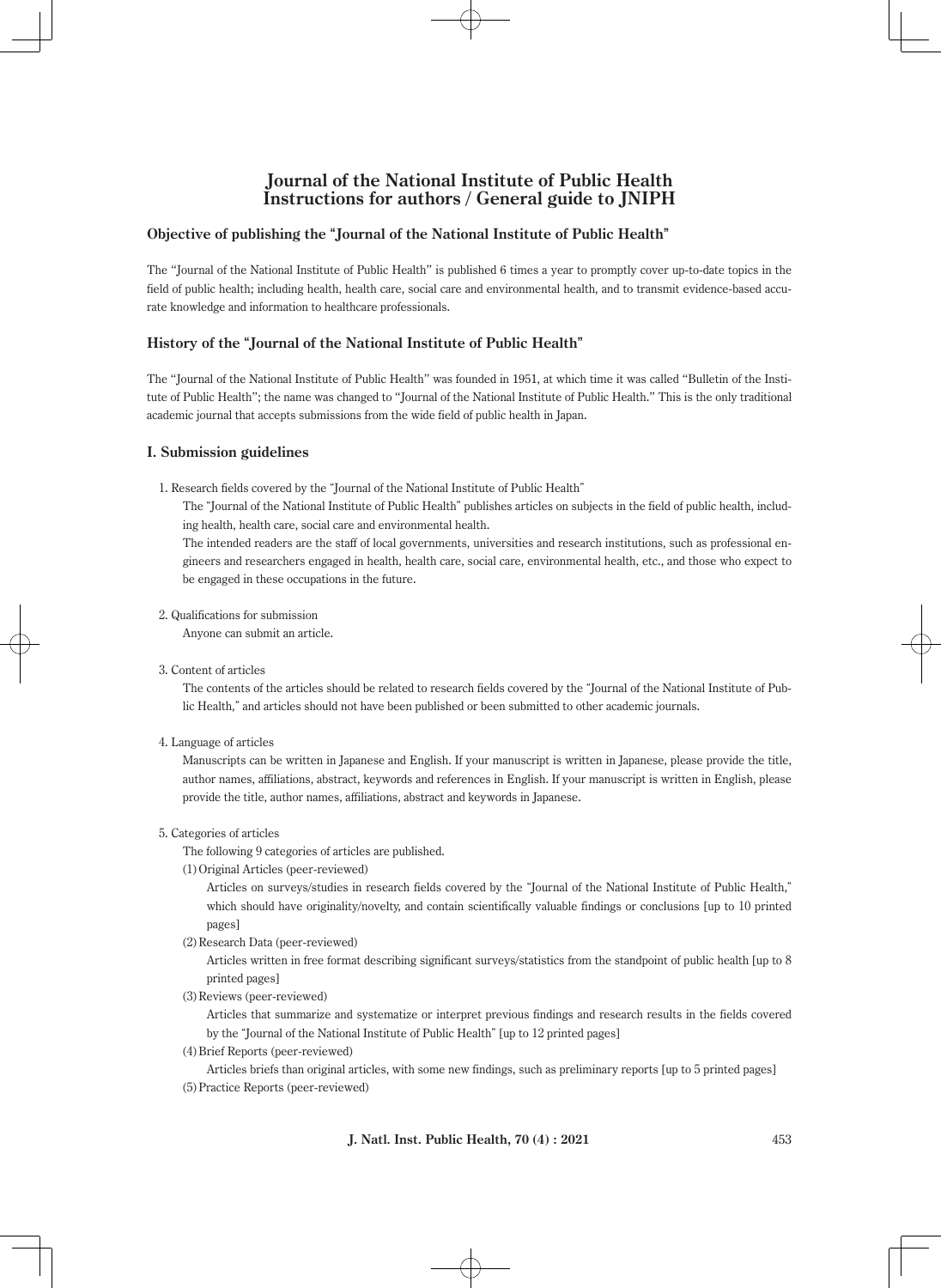Articles with findings obtained through practice, education, research or other activities related to the research fields covered by the "Journal of the National Institute of Public Health" conducted in Japan or other countries, which are helpful when other communities or organizations perform similar activities [up to 5 printed pages]

(6) Commentaries (peer-reviewed)

Experts' opinions, proposals or suggestions on activities, policies or trends in research fields covered by the "Journal of the National Institute of Public Health" [up to 5 printed pages]

(7) Notes (non-peer-reviewed)

Comprehensive commentaries on the activities, policy trends, advances, problems, perspectives, etc., in the research fields covered by the "Journal of the National Institute of Public Health," with references [up to 12 printed pages]

(8) Letters (non-peer-reviewed)

Opinions on published articles and timely reports in research fields covered by the "Journal of the National Institute of Public Health" in Japan or other countries [up to 2 printed pages]

(9) Book Reviews (non-peer-reviewed)

Articles describing impressions/opinions about books in research fields covered by the "Journal of the National Institute of Public Health" from the standpoint of experts; articles considered to serve as advertisements to boost the books' sales shall not be published. [up to 1 printed page]

\*One printed page basically corresponds to 2600 characters or 850 English words.

Manuscripts exceeding the maximum number of pages may be published.

- 6. Manuscript submission instructions
	- (1) Research involving human subjects should be conducted in compliance with scientific and ethical standards according to the Declaration of Helsinki, "ethical guidelines for clinical research," "ethical guidelines for epidemiological research," etc. If you had obtained approval from the ethics committee or a similar body of your institution, this should be described accordingly.
	- (2) Research articles involving animals should describe that the research was conducted according to the guidelines for the management and use of experimental animals prescribed by your institution.
	- (3) The format of the articles should conform to the Instructions for Authors below. Articles not conforming to the instructions will not be accepted, in principle.

7. Copyright and internet publication

- (1) Copyright of all submitted articles shall belong to the National Institute of Public Health. When all or a part of an article is to be used in other journals, etc., in a manner of more than mere citation, approval must be obtained from the editorial board of the journal.
- (2) If the content of an article published in the journal is found to infringe the copyright of a third party, the responsibility shall fall on the authors.
- (3) The full texts of articles published in the journal are digitized and published on the website of the National Institute of Public Health and J-Stage.
- 8. Review for publication

The acceptance of manuscripts for publication shall be determined by the editorial board through peer review by 2 or more experts. If your manuscript is returned for revision or other reasons by the editorial board, you should send the revised manuscript back to the editorial board within 1 month. If the revised manuscript is returned after the 1-month period, it may be considered as a new submission. For articles in categories (7), (8) and (9) shown in 5, the acceptance of manuscripts shall be determined by the editorial board.

9. Fee for publication

There is no fee for submission or publication. Regarding reprint fees, after acceptance of your manuscript, you should contact the secretariat of the editorial board of the "Journal of the National Institute of Public Health" and directly pay the fees to the printer.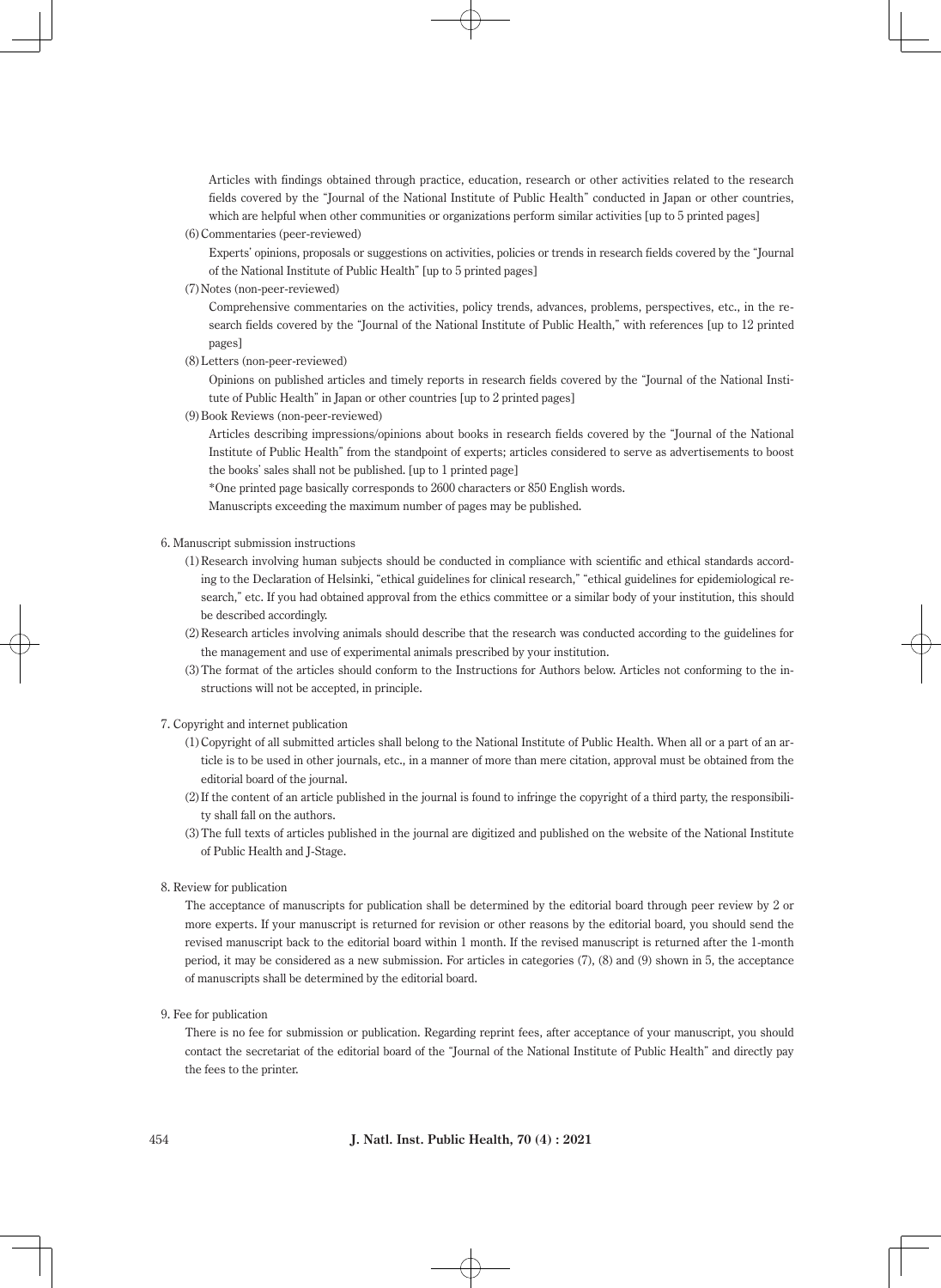### **II. Instructions for authors**

#### 1. Submission

Manuscripts should be sent by e-mail to  $\text{iniph@niph.gov.}$ 

Be sure to attach an application for submission when submitting your manuscript. The applicant should sign the application for submission.

### 2. Manuscript preparation

Manuscripts should be prepared on personal computers and printed horizontally on A4 paper, with each page containing 25 lines of 35 characters each. Japanese manuscripts should be written in modern kana orthography using Joyo kanji, with foreign personal names, place names, scientific names and compound names written in half-width English characters. However, well-known words may be written in katakana (full-width). The international system of units (SI) should be used, unless there is any specific reason not to. It is desirable to give line numbers in the margin to make the manuscript review smooth (use the help function of a word processing software for how to show line numbers on your manuscript).

### 3. Manuscript structure

The structure for original articles is shown below, and other categories of articles should be structured by reference to it.

The first page should be a cover page, the second and third page should contain a Japanese and an English abstract, and subsequent pages should contain the text. The text should consist of Introduction, Materials and Methods (or Methods alone), Results, Discussion, Acknowledgement, References (the above heading words can be changed), Tables, Figure Titles and Legends, and Figures or Photographs, in that order.

#### 4. Cover page

The cover page should contain the title of the manuscript, authors' names, affiliations, contact addresses (including Fax numbers and e-mail addresses), number of figures and tables, and address to which reprint requests should be sent. Consecutive page numbers should be given, with page 1 on the cover page.

### 5. Abstract and keywords

The second page should contain a Japanese abstract. The title of the manuscript, authors' names, affiliations, the text of the abstract (up to 1000 characters), and keywords should be given, in that order. Three to 5 keywords in Japanese should be provided. Abstracts of original articles should be structured under the following headings: Objectives, Methods, Results and Conclusion, in that order.

The third page should contain an English abstract. The title of the manuscript, authors' names, affiliations, the text of the abstract (up to 400 words), and keywords should be given, in that order, in English. Three to 5 keywords in English should be provided. Abstracts of original articles should be structured, in order, under the following headings: Objectives, Methods, Results and Conclusion, in that order. It is desirable that the English of the manuscript be checked by experts with sufficient knowledge of English. Regardless of whether the English language usage in the manuscript has been checked or not, it may be checked before printing after acceptance of the manuscript, at the discretion of the editorial board.

#### 6. Disclosure of information on conflicts of interest (COI)

All interests (such as financial and personal relationships) that may lead to bias in the process of research implementation, manuscript preparation, etc., should be disclosed.

(1) In the case of absence of COI

<An example of description>

There is no conflict of interest to disclose in relation to submission of this manuscript.

(2) In the case of presence of COI

If there is the following COI, names of relevant companies/organizations should be provided. Direct or indirect financial support from particular companies for the process of research implementation, manuscript preparation,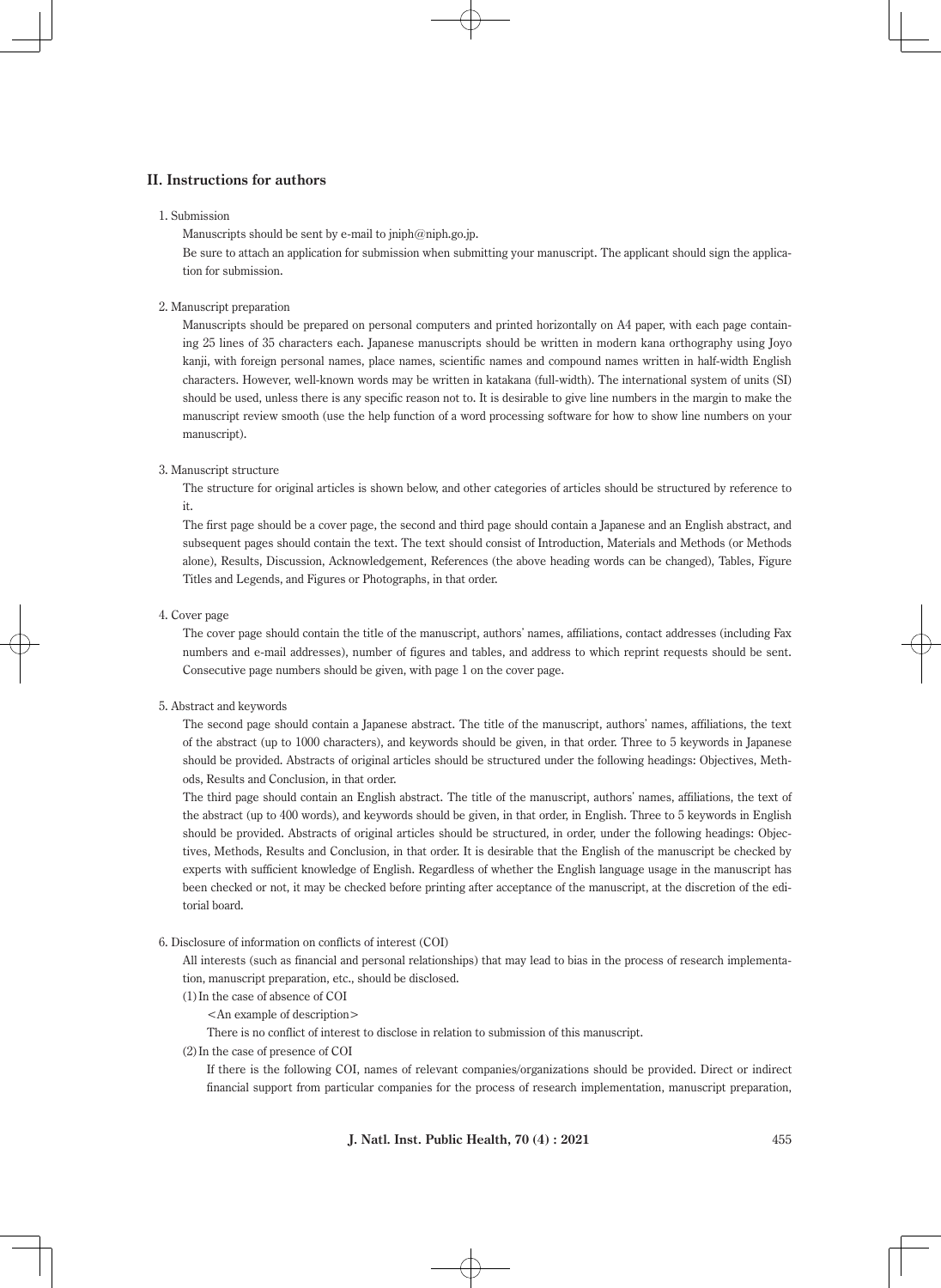etc., if any, should be described in the article. <An example of description> The cost of this study was paid by XX Co., Ltd.

### 7. Clinical/observational epidemiological studies

Clinical studies should conform to the International Committee of Medical Journal Editors (http://www.icmje.org/) or listed on the clinical study (trial) portal site of the National Institute of Public Health (https://rctportal.niph.go.jp/). It is desirable that the methods adopted for clinical/observational epidemiological studies be in accordance with the "Consolidated Standards of Reporting Trials (CONSORT)" statement (http://www.consort-statement.org), the "Strengthening the Reporting of Observational Studies in Epidemiology (STROBE)" statement (https://www.strobe-statement.org), etc.

### 8. Figures, tables and photographs

In original articles, characters, numerals and titles in figures (including photographs) and tables should be in Japanese or English. Figures and tables should be inserted into the text, or each figure and table should be printed on a separate sheet of paper. Numbers should be given to figures and tables (e.g., Figure 1 and Table 1) and titles adequately reflecting the content should be indicated. If figures and tables are printed on separate sheets of paper, you should indicate in the manuscript or its margin where the figures and tables should be inserted in the text. Electronic files of figures should be stored in formats such as docx, xlsx, pptx, and jpg. Photographs should have a resolution of at least 350 dpi and figures with characters should have a resolution of at least 600 dpi.

### 9. Description of references

Reference numbers should be given in square brackets ([ ]) where applicable, and references should be listed at the end of the text in the order of the citations.

Example 1: According to Sakai et al. [1], -------

Example 2: It was reported that -------- [2].

- 1) Symbols (such as , . ; :) should be used properly and carefully.
- 2) Half-width alphanumeric characters should be used.
- 3) Full-width symbols (such as , . ; :) should be used in Japanese sentences, while half-width symbols should be used in other languages.
- 4) The semicolon (;) before a volume number and colon (:) before page numbers should not be followed by a space.

Only published studies and manuscripts accepted for publication can be cited as references. Unpublished data and personal information should not be cited. Abbreviated names of international journals adopted by Journals in National Center for Biotechnology Information (NCBI) Databases in PubMed (US National Library of Medicine, National Institutes of Health) or abbreviations in accordance with them should be used. A period "." should not be used after an abbreviated journal name. The first and last page numbers should not be abbreviated. See the following examples. For Japanese references, information should be provided in English as well.

#### [1] An example of a Japanese reference

三浦宏子,下ヶ橋雅樹,冨田奈穂子.持続可能な開発目標(SDGs)における指標とモニタリング枠組み. 保健医療科学. 2017;66(4):358-366.

Miura H, Sagehashi M, Tomita N. [Indicators and monitoring framework for sustainable development goals (SDGs).] J Natl Inst Public Health. 2017;66(4):358-366. (in Japanese)

\*For a Japanese reference, the English title should be given in [ ], followed by (in Japanese).

[2] An example of a Japanese reference with unknown English title

阪東美智子.社会福祉施設の環境衛生管理.ビルと環境.2015;150:31-37.

Bando M. [Shakai fukushi shisetsu no kankyo eisei kanri]. Biru to Kankyo. 2015;150:31-37. (in Japanese)

- \* If the English title is unknown, the Japanese title should be given in [ ] in Roman letters, followed by (in Japanese). Author names should also be given in Roman letters.
- [3] An example of an English reference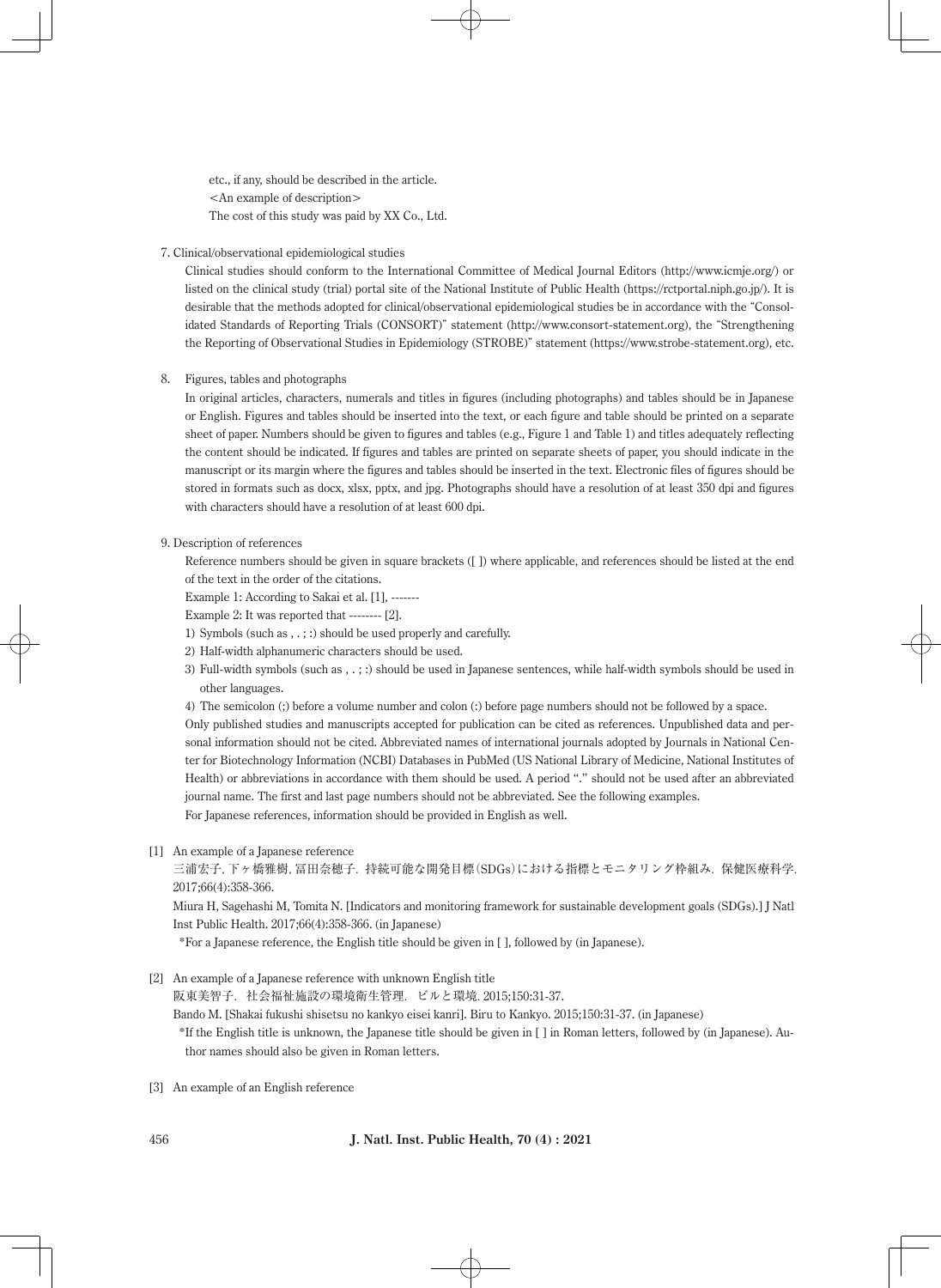Quinn C, Demirjian A, Watkins LF, Tomczyk S, Lucas C, Brown E, et al. Legionnaires' Disease outbreak at a long-term care facility caused by a cooling tower using an automated disinfection system--Ohio, 2013. Journal of Environmental Health. 2015;78(5):8-13.

\*For an "Epub ahead of print" article, the Epub date and digital object identifier (doi), if any, should be given.

[4] An example of an English reference published only in Epub

kyo: Hobunsha; 2017. p.99-108 (in Japnese)

Horii A, Wada K, Smith DR. A Socio-Demographic Examination of Adults Responding to Governmental Vaccination Recommendations during the Japanese Rubella Outbreak of 2013. PLoS One. 2015;10:e0129900. doi:10.1371/journal. pone.0129900. eCollection 2015.

\*A reference published only in Epub; Epub date and doi, if any, should be given.

- [5] An example of a Japanese book (no chapter cited) 澤村明.まちづくり NPO の理論と課題―その生成とマネジメント―.増補改訂版.京都:松香堂書店;2009. Sawamura A. [Machi zukuri NPO no riron to kadai: sono seisei to manejimento. Zoho kaiteiban] Kyoto: Shokodo Shoten; 2009. (in Japnese)
- [6] An example of an English book (no chapter cited) Goldstein J. Ideas, interests, and American trade policy. New York: Cornell University Press; 1993.
- [7] An example of a Japanese book (with a chapter cited) 阪東美智子.困窮する人々と居住支援.中島明子,編著.HOUSES―住宅問題と向き合う人々―.東京:萌文社; 2017. p.99-108. Bando M. [Konkyu suru hitobito to kyoju shien.] Nakajima A, edited. [HOUSES: Jutaku mondai to mukiau hitobito.] To-
- [8] An example of an English book (with a chapter cited) Osawa H. History and background of indoor air pollution measures in Japan. In: Chemical Sensitivity and Sick-Building Syndrome. New York; CRC Press; 2016. p.80-88.
- [9] An example of a presentation in Japanese at a scientific meeting 水島洋,金谷泰宏,緒方裕光. 指定難病の疾患分類および ICD コードに関する検討. 第75回日本公衆衛生学会総会; 2016.10.26-28;大阪.日本公衆衛生雑誌. 2016;63(10特別附録 ):287. Mizushima H, Kanatani Y, Ogata H. [Shitei nanbyo no shikkan bunrui oyobi ICD kodo ni kansuru kento.] Dai 75 kai Nihon Koshu Eisei Gakkai Sokai; 2016.10.26-28; Osaka. Nihon Koshu Eisei Zasshi. 2016;63(10 Suppl.):287. (in Japanese)
- [10] An example of a presentation in English at a scientific meeting Ogata H, Sato Y, Tomita N, Mori K, Mizushima H. Pretest for the ICD-11 Field trial in Japan WHO-Family of International Classifications Network Annual Meeting 2016; 2016.10.8-12; Tokyo. Poster Booklet. C305.
- [11] An example of data or information in Japanese on the URL and the last access date should be given.) 内閣府. 平成28年版高齢社会白書. http://www8.cao.go.jp/kourei/whitepaper/w- 2016/zenbun/28pdf index.htm (accessed 2017-02-19) Naikakufu. [Heisei 28nenban korei shakai hakusho.] http://www8.cao.go.jp/kourei/whitepaper/w-2016/zenbun/28pdf\_index. htm (in Japanese) (accessed 2017-02-19)
- [12] An example of data or information in English on the internet (URL and the last access date should be given.) WHO. WHO Grobal Report on Falls Prevention in older age. 2008. http://www.who.int/ageing/publications/Falls\_prevention7March.pdf (accessed 2016-10-07)
- [13] An example of a scientific report in Japanese: principal investigator (comprehensive report) 緒方裕光,研究代表者.厚生労働科学研究費補助金食品の安全確保推進研究事業「リスクコミュニケーションにお